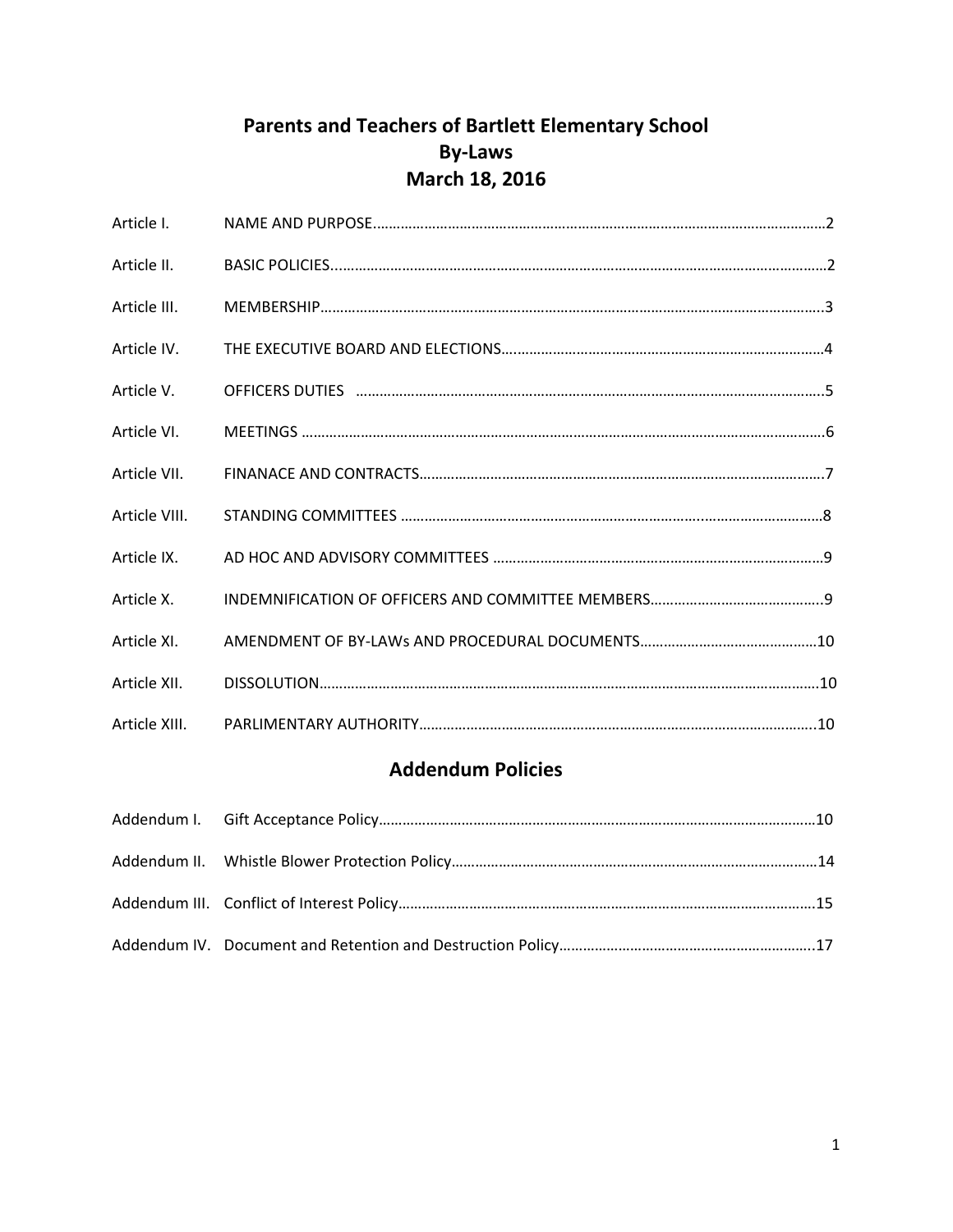## **ARTICLE I: NAME AND PURPOSE**

1. Name

The name of the Organization shall be the Parents and Teachers of Bartlett Elementary School henceforth referred to as the PTB.

2. Purpose

The purposes for which this Organization is organized are to operate exclusively for the charitable and educational purposes within the meaning of Section  $501(c)(3)$  of the Internal Revenue Code of 1986, as amended (the "Code") including the following:

- a. Promote intelligent cooperation and communication between teachers, parents, the administration, and community.
- b. Coordinate parent volunteers.
- c. Organize fundraisers and school events.
- d. Encourage a positive, supportive atmosphere to improve and enrich students' educational and extracurricular experiences at BES.

#### **ARTICLE II: BASIC POLICIES**

The following are the basic policies of the PTB:

- a. This Organization is organized and shall be operated exclusively for the educational and charitable purposes for the students, faculty, and staff of Bartlett Elementary School henceforth known as BES.
- b. The Organization shall be noncommercial, nonsectarian and nonpartisan.
- c. The Organization shall not seek to direct the activities of the school nor to control its policies.
- d. The Organization will adhere to all U‐46 School Board and administrative policies and acknowledges that the district is not responsible for the organization's business or conduct of its members.
- e. The Organization shall not carry on any other activities not permitted to be carried on by a corporation exempt from federal income tax under Section 501(c)(3) of the Code.
- f. The name of the Organization or the names of any members in their official capacities shall not be used to endorse or promote a commercial concern, in connection with any partisan interest, or for any purpose not appropriately related to the promotion of the objectives of the Organization.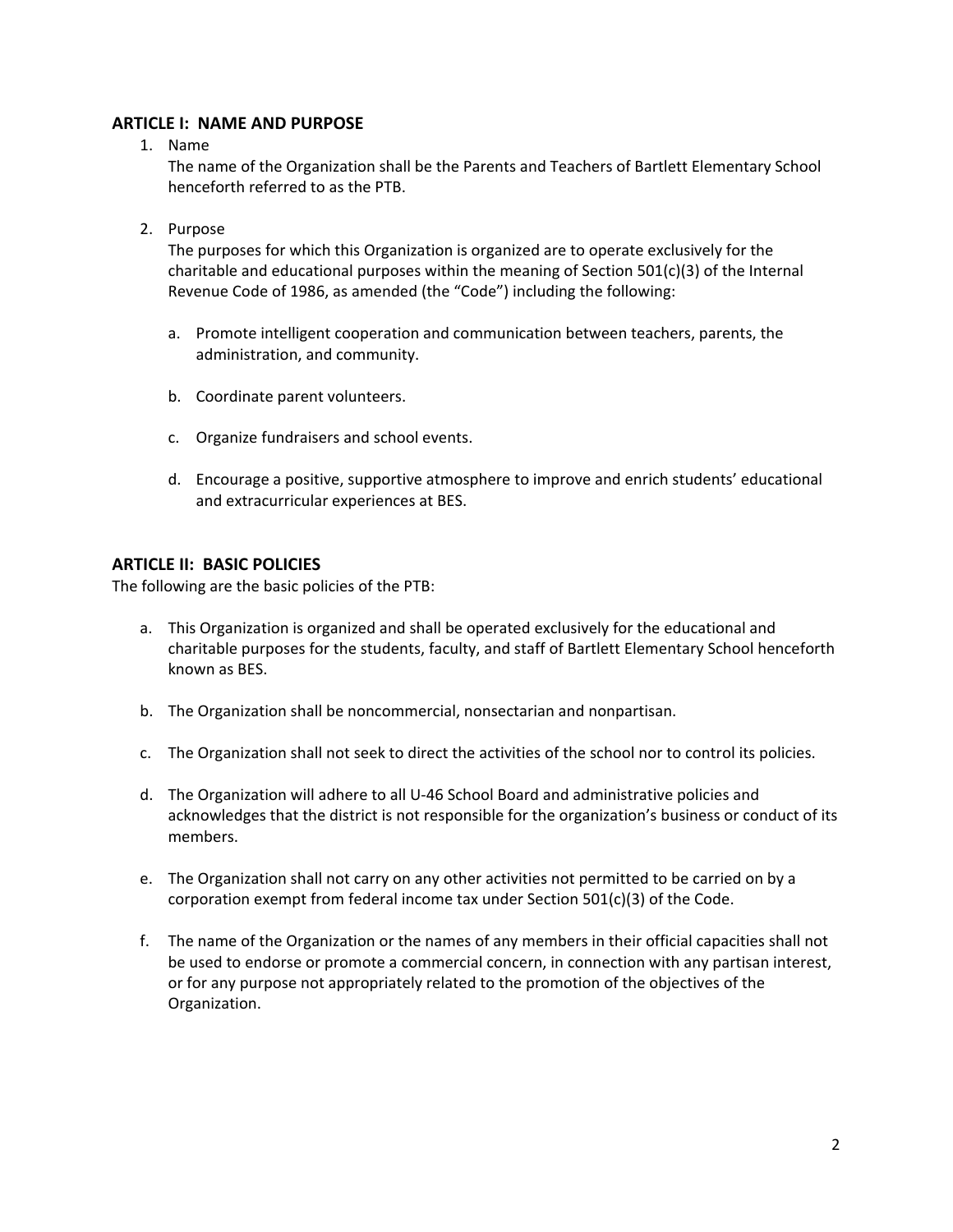## **ARTICLE III: MEMBERSHIP**

1. Qualifications

Membership is open and unrestricted. The Organization shall be composed of parents and guardians of students attending Bartlett Elementary School, as well as district staff, and community members who have an interest in the well-being of the school and its students. A community member is defined as any person living within Bartlett Elementary school district boundaries.

2. Voting

Voting privileges are granted to members who are either parents or guardians of students attending Bartlett Elementary School or current Bartlett Elementary school staff, with the exception of the residing Principal. In due collecting years, payment of membership dues is required to vote. A member with voting privileges henceforth will be referred to as a MVP.

3. Dues

The annual dues for members shall be established by the Executive Board. Dues are not refundable in the event of resignation or moving. The need for the collection of dues will be determined on an annual basis. Only in years when dues are established shall they impact membership status and voting privileges. In non-due collection years the PTB will encourage optional sponsorship support from its members.

4. Term

Membership is open July 1 through June 30, inclusive. Persons who join during the year shall pay dues for the entire year, in years that dues are collected.

5. Executive Board and Committee Chair Eligibility

Only MVPs within the organization shall be eligible to serve in any of its elected Executive Board positions. All members, 18 years and older, are eligible for appointive Chair Committee positions. The Board positions of President and Treasurer shall be limited exclusively to MVP members who are parents or guardians of students attending Bartlett Elementary School. MVPs without a student attending Bartlett Elementary School shall comprise no more than half of the Executive Board.

6. Participation

Members are encouraged to participate in the Organization by serving on committees and/or volunteering for activities sponsored by the PTB.

7. Acceptance

Membership in this Organization shall be made available without regard to race, age, color, creed or national origin, sexual orientation, family/marital status, or physical disability.

8. Termination of Membership

The Executive Board, by a 2/3 vote of all Board Officers, may suspend or expel a member, or may, by a majority vote of MVPs, terminate the membership of any member found to be in violation of the PTB's by‐laws, for conduct unbecoming of the PTB or Bartlett Elementary School, or, in due collecting years, nonpayment of membership dues. Upon membership termination,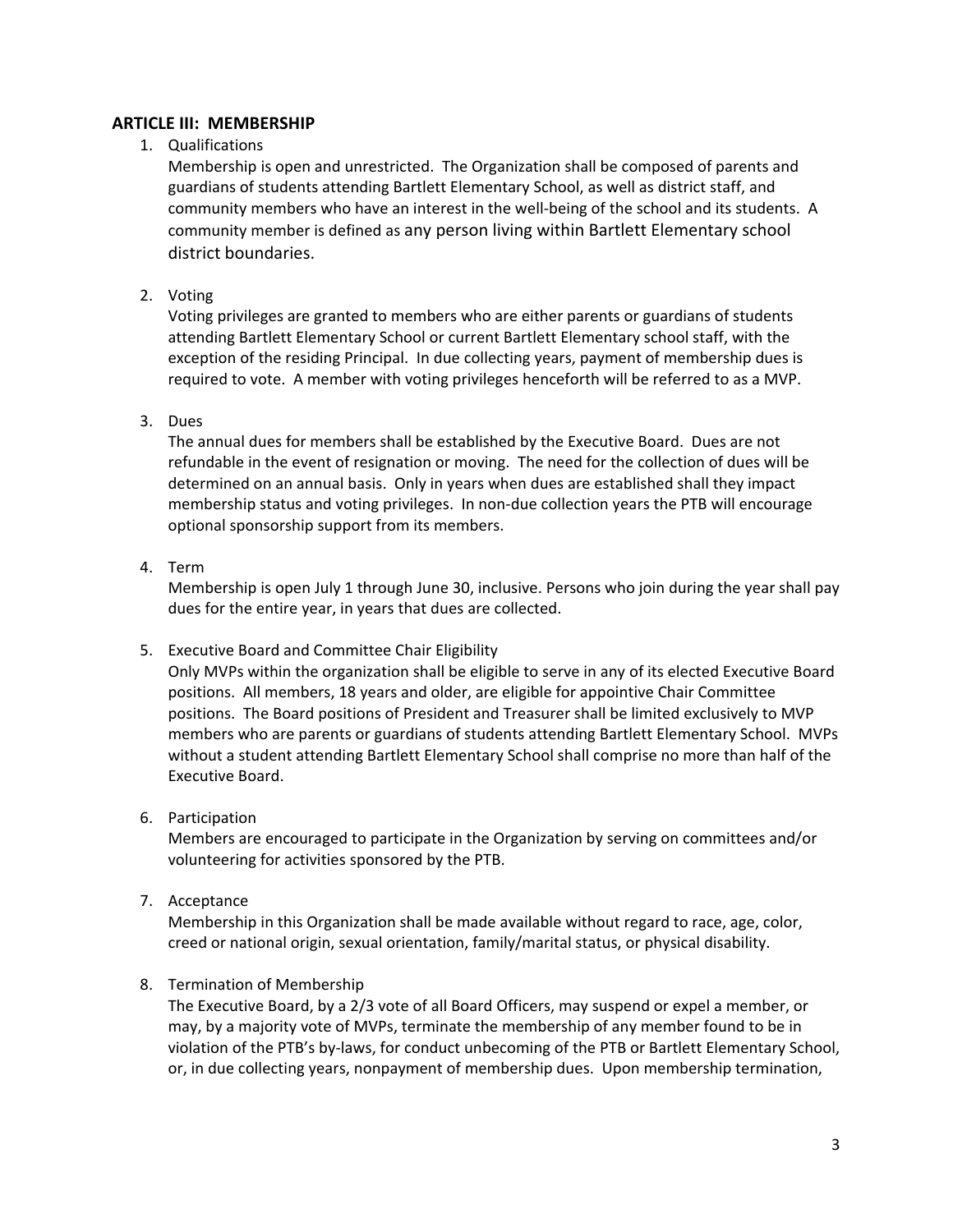all rights granted to the member and any positions held within the Organization must be relinquished immediately.

9. Resignation

Any member may resign by filing a written resignation with the President. However, in due collecting years, such resignation shall not relieve the resigning member of the obligation to pay any dues or other charges theretofore accrued and unpaid. A resignation is effective when the notice is delivered unless the notice specifies a future date. The pending vacancy may be filled before the effective date, but the successor shall not take office until the effective date.

## **ARTICLE IV: THE EXECUTIVE BOARD AND ELECTIONS**

1. Authority and Responsibility

The Executive Board of Officers is the policy-making body and may exercise all the powers and authority granted to the Organization by law. The Board shall supervise, control, and direct the business and affairs of the Organization, shall actively promote its purpose, and shall supervise the disbursement of its funds.

2. Eligibility

To be eligible for any Executive Board position, the person must be an MVP of the Organization. To be eligible for President, the MVP must be an Executive Board Officer or Committee Chair during the school year of the election. The Board positions of President and Treasurer shall be limited exclusively to MVP members who are either parents or guardians of students attending Bartlett Elementary School.

3. Composition

The Executive Board shall consist of the following officers: President, First Vice President, Second Vice President, Treasurer and Secretary. All positions may be filled by one or two MVPs. A person may hold more than one Executive position only is cases when no other MVPs are running for said position. The positions of Treasurer and President must be filled by separate MVPS. Two MVPs who agree to share an office shall be considered a single candidate for that office. Co-officers shall share responsibilities for their office and shall each have one vote.

4. Terms

All Officers are elected into office for a term of one year. All officers may serve no more than three consecutive years in the same office, unless no other candidates are willing to run for that office. In that case, the incumbent may seek an additional one‐year term. Duties of the officers shall be assumed at the beginning of the fiscal year, July 1st.

## 5. Elections Committee

There shall be an election committee composed of two to three members. The Executive Board shall select one of its members to serve as chairperson with one to two appointed members of the Organization.

6. Elections Process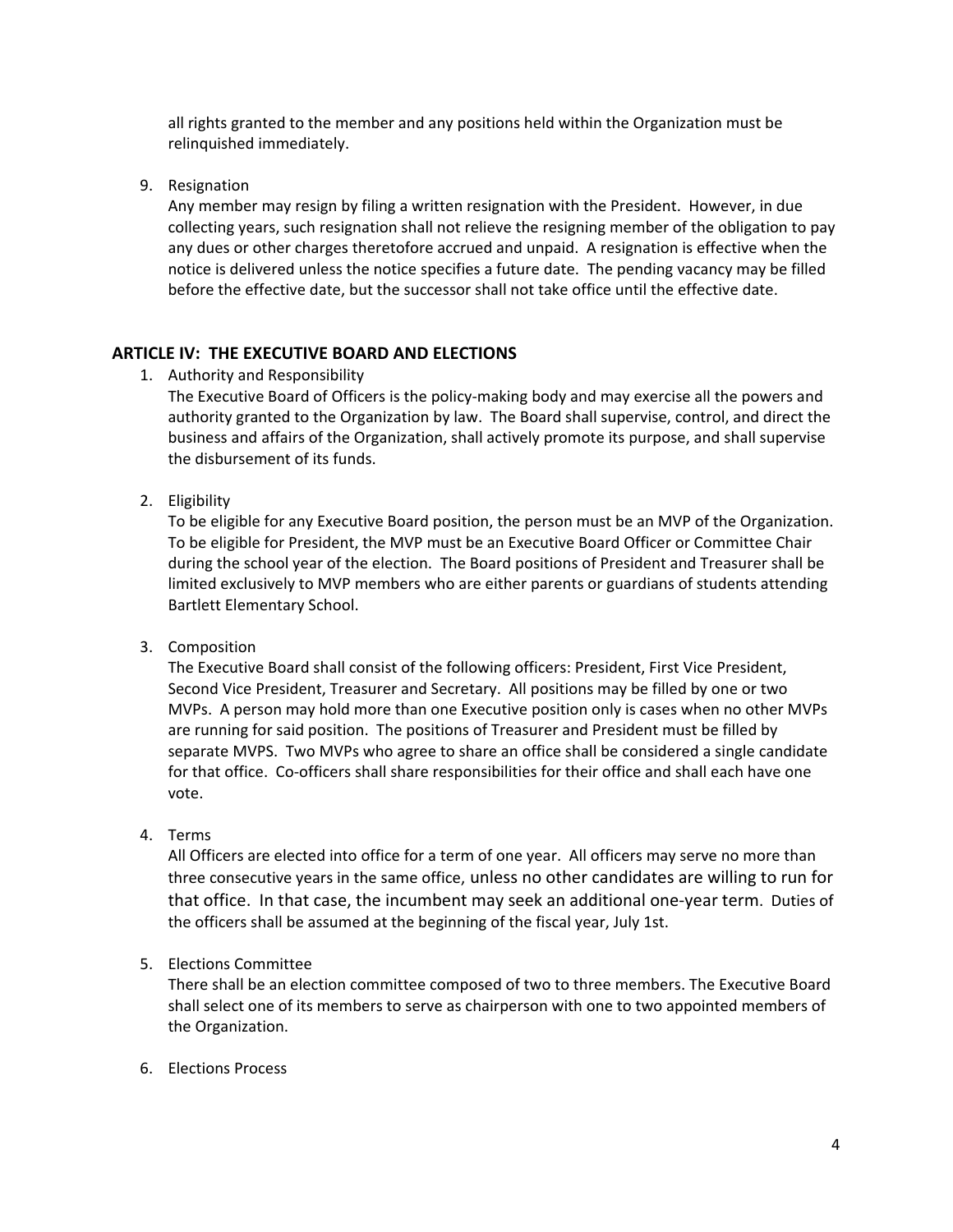During the third quarter, at least one month prior to the end of the school year, the Election Committee will begin the elections process. Any eligible MVPs can announce their candidacy during that time. At least seven days in advance of the election date, a list of all candidates with be posted on all the organizations active media sites and, at the Principal's discretion, in the school. The election shall be by ballot when there is more than one nominee for office. Otherwise, a voice vote of members shall suffice, unless an MVP requests an anonymous vote then it will convert back to ballot.

7. Vacancies

A vacancy occurring on the Executive Board due to membership termination, resignation, or death shall be filled for the unexpired term by an MVP elected by the majority of the remaining Officers, upon notice to the members, except if a vacancy occurs in the office of President, then the First Vice President shall assume the duties of President for the unexpired term and the vacancy shall be filled for the office of First Vice President. Any person vacating his/her position must notify the Executive Board in writing and turn over all existing records and materials.

#### **ARTICLE V: OFFICERS DUTIES**

1. General

The duties of the officers of the Executive Board shall be to transact any necessary business in the intervals between general meetings, to approve the plan of work of the Standing Committees, and to approve any modification of the list of Standing Committees.

#### 2. President

The President shall be an Officer of the Organization and will make every effort to preside over all PTB meetings. They are responsible for scheduling and creating the agenda for all PTB meetings, and for maintaining communication with the school Principal and staff regarding all PTB events. In the absence of another officer, the President will be responsible for appointing another Executive Board Officer to perform their duties. The President will serve as the Reaction and Resolutions Chairperson, as such, shall be responsible for overseeing the collection of feedback and assessments of the Board, Committees, School, and Administration and sharing it with members; they will work to improve the organization based on said feedback, and actively attempt to resolve any conflicts which arise within the organization or with outside parties. As Chairperson, they may recruit members to help assist them in fulfilling the responsibilities of the Reaction and Resolutions Committee. The President shall perform all other duties pertaining to the office, and shall abide by the By‐Laws of the Organization.

#### 3. 1<sup>st</sup> Vice President

The First Vice President shall make every effort to attend all PTB meetings. The First Vice President shall act as an aide to the President and perform the duties of the President in their absence. The  $1<sup>st</sup>$  Vice President shall serve as the Fundraising Coordination Chairperson. They will act as a point of contact and advisor for Fundraising Committee Chairpersons and keep the Executive Board and PTB members up to date on Fundraising activities and results. The 1<sup>st</sup> Vice President shall work with the other officers of the Executive Board to determine the annual fundraising activities. As Chairperson, they may recruit members to help assist them in fulfilling the responsibilities of the Fundraising Coordination Committee. The  $1<sup>st</sup>$  Vice President shall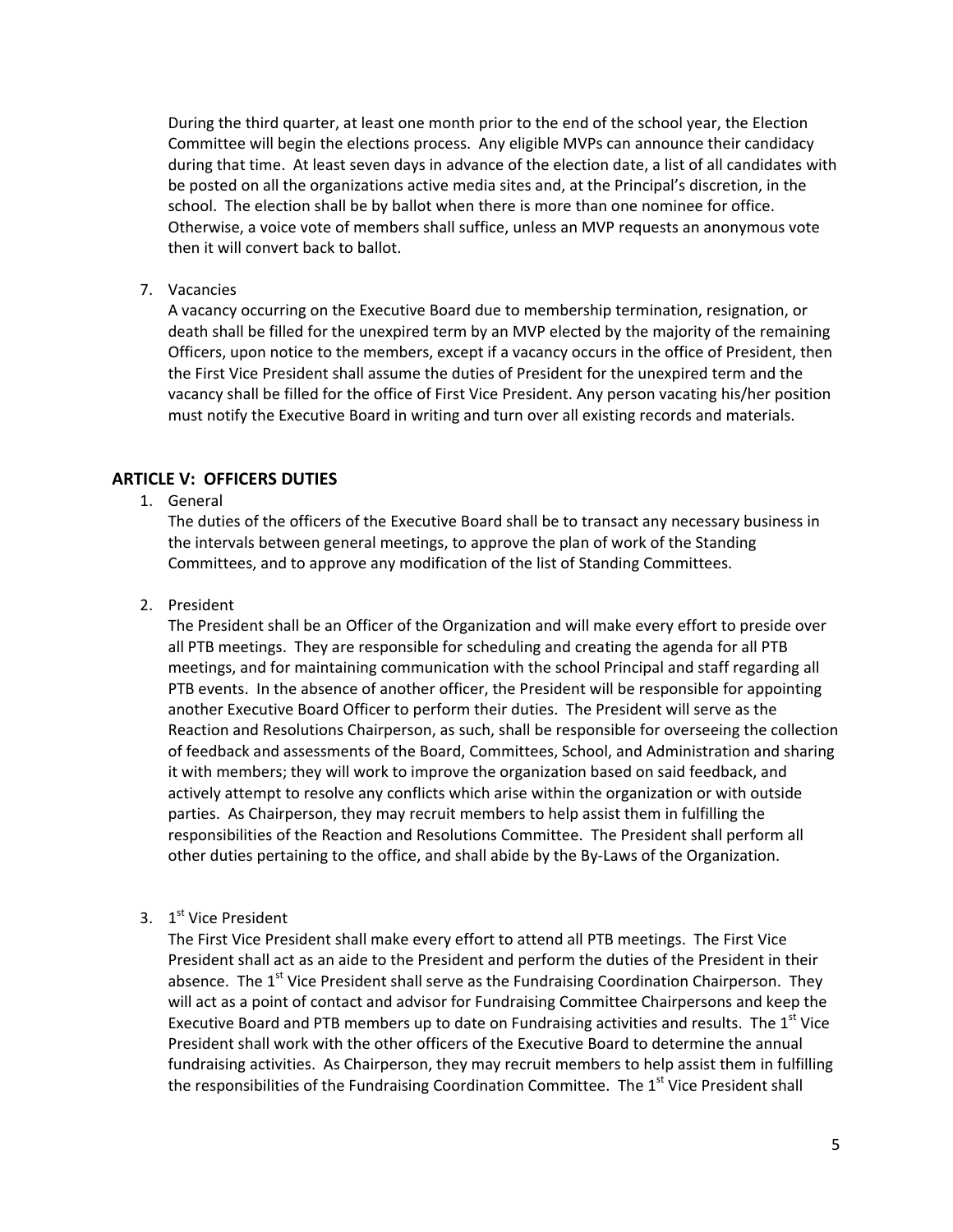perform any other duties pertaining to the office as may be required, and shall abide by the By‐ Laws of the Organization.

4. 2<sup>nd</sup> Vice President

The Second Vice President shall make every effort to attend all PTB meetings. The Second Vice President shall act as an aide to the President and the First Vice President and perform the duties of the President in the absence of that officer and the First Vice President. The Second Vice President shall serve as the Events Coordination Chairperson. They will act as a point of contact and advisor for Event Committee Chairpersons and keep the Executive Board and PTB members up to date on Event activities and results. The 2<sup>nd</sup> Vice President shall work with the other officers of the Executive Board to determine the events to be held for the current school year. As Chairperson, they may recruit members to help assist them in fulfilling the responsibilities of the Event Coordination Committee. The Second Vice President shall perform any other duties pertaining to the office as may be required; and shall abide by the By‐Laws of the Organization.

#### 5. Treasurer

The Treasurer shall make every effort to attend all PTB meetings. The Treasurer shall have custody of all the funds of the Organization, shall keep a full and accurate account of receipts and expenditures, and shall make disbursements signed by an authorized person/s, in accordance with the approved budget, as authorized by the Organization and the PTB Board. The Treasurer shall work with the other members of the Executive Board to develop a proposed budget. The Treasurer shall present a proposed budget at the first PTB Board meeting of the year. The Treasurer shall present a financial statement at every scheduled PTB meeting. The Treasurer shall see that the proposed budget once approved by the PTB MVPs is distributed electronically to the general membership. The Treasurer shall be responsible for the maintenance of appropriate book of accounts and records. The Treasurer for the forthcoming year shall change authorized signatories for the PTB checking account at the bank to reflect the Treasurer and at least two of the other elected Executive Board Officers for that year. The Treasurer will follow all PTB Treasurer Guidelines. The Treasurer shall perform any other duties pertaining to the office as may be required and shall abide by the By-Laws of the Organization.

6. Secretary

The Secretary shall make every effort to attend all PTB meetings. They shall record the minutes and keep an attendance record of all PTB meetings; shall keep the permanent record of all such meetings. The Secretary shall serve as the Communications Chairperson. They shall notify PTB Board Officers of all scheduled PTB meetings; and shall post on the PTB website the unapproved minutes of the prior PTB meeting before the next regularly scheduled meeting, and the approved minutes after said meeting. They will send out regular communications to parents as well as maintain the PTB website and newsletter. As Chairperson, they may recruit members to help assist them in fulfilling the responsibilities of the Communications Committee. The Secretary shall perform any other duties as may be required, and shall abide by the By‐Laws of the Organization.

#### **ARTICLE VI: MEETINGS**

1. General Meetings

The following are the basic policies for PTB general meetings: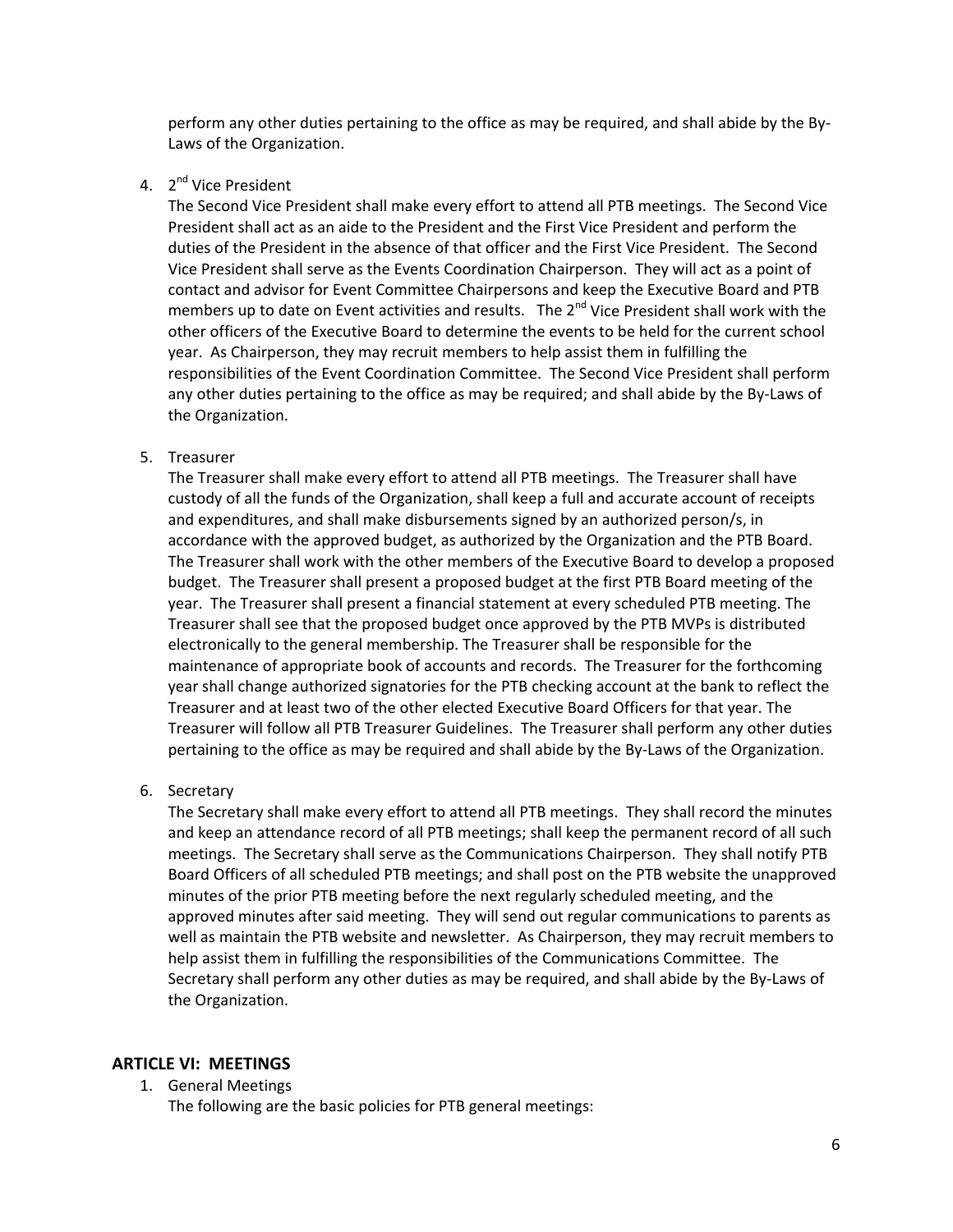- a. Two mandatory PTB general meetings shall be held during the school year: fall and spring. The dates for these meetings shall be determined by the Executive Board.
- b. All other PTB general meetings shall be held at the discretion of the Executive Board. The membership shall be notified of the meetings and encouraged to attend.
- c. At the PTB general meeting in the spring, the election of officers shall be held and the allocation of any remaining excess funds for the year shall be reviewed by the members and voted upon at that time.
- d. PTB general meetings will be open to general membership for purposes of discussion. However, only MVPs may vote on issues at PTB general meetings. MVPs in attendance or via proxy may cast a vote. In due collecting years, payment of membership dues is required for MVP voting privileges.
- e. Proxy voting will only be allowed for MVP's on matters in which details of the vote were distributed at least 7 days prior to the meeting. All proxy votes must be submitted to the President or Secretary of the Board in writing or electronically. Verbal proxy votes will not be allowed. Proxy votes will be accepted until 11:59pm the day prior to the scheduled meeting in which the vote is to take place. Any proxy votes received after that time will not be counted.
- 2. Special Meetings

Special meetings of the Executive Board may be called by the President or a simple majority of the Executive Board, or requested the school administration.

3. Quorum

The members present, including at least three officers, shall constitute a quorum for the transaction of business at any general or special meeting of the Organization. At least three officers are needed to constitute a quorum for the transaction of business by the Executive Board.

## **ARTICLE VII: FINANCE AND CONTRACTS**

1. Fiscal Year & Audit

The fiscal year shall be July 1 to June 30. Organizational years shall be designated by the number of the year in which they end. At the end of the fiscal year, the Treasurer's accounts shall be examined by an auditing committee, appointed by the Executive Board, who, satisfied that the Treasurer's financial report is correct, shall sign a statement of that fact at the end of the report. If a professional audit is required for that fiscal year an Illinois State licensed CPA will instead perform the audit.

2. Use of Funds

The Organization's funds will not be used for items, programs, or events that do not benefit the students, faculty, staff, facilities, or property at Bartlett Elementary school. Any money given to the PTB cannot be earmarked for any particular use. Any money given directly to BES by the PTB cannot be earmarked for any particular use.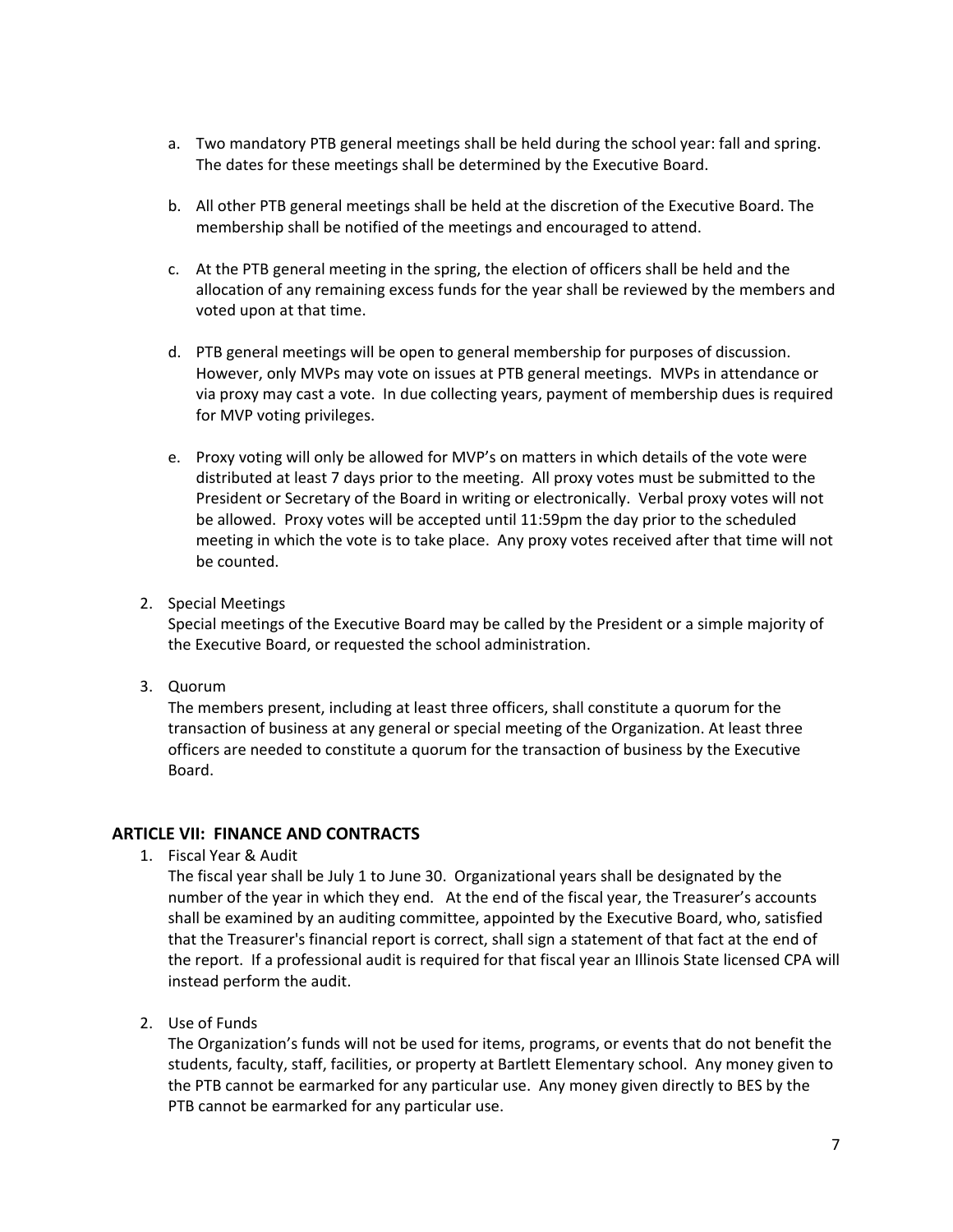#### 3. Funds Handling

Blank Checks should be securely locked away when not being used. All Funds should be deposited by the Treasurer within five business days of receipt.

4. Bank Statements

Bank statements will be reviewed quarterly by a Board Officer who doesn't have authority to write checks.

5. Gifts

The Executive Board, or any authorized agent/s of the Board, may accept gifts, contributions, or bequests on behalf of the Organization for the general or special purposes of the Organization in accordance with the organizations gift acceptance policy.

6. Books and Records

The Organization shall keep correct and complete books and records of all financial accounts and shall keep minutes of the proceedings of all general PTB meetings.

7. Request for Funds

The Administration, staff, or faculty of Bartlett Elementary School may submit requests for funds outside those represented in the budget when additional funds are available or for funds within the Budget requiring special approval. A vote will be held on the request at the next scheduled meeting, with a majority vote needed for approval. For requests requiring a response prior to the next scheduled PTB general meeting the Executive Board may vote on the item, with a majority vote needed for approval.

8. Contracts

The Officers of the Executive Board may enter into or authorize agents of the Organization to enter into any contract or execute and deliver any instrument in the name of and on behalf of the Organization. The authority may be general or confined to specific instances as per the authorization granted by the Executive Board.

## **ARTICLE VIII: STANDING COMMITTEES**

1. Purpose

There shall be Standing Committees as may be required to carry out the work of the Organization. Any modification of the list of Standing Committees shall be approved by the PTB Board.

2. Membership

All general members of the Organization are encouraged to volunteer on a standing committee. The role of Committee Chairperson is open to all members, eighteen years and older, of the organization.

- 3. Chairperson's Duties
	- a. The Committee Chairperson shall present a summary of their plans to the appropriate Executive Board Officer. Committee work shall not be undertaken without the approval of the Executive Board.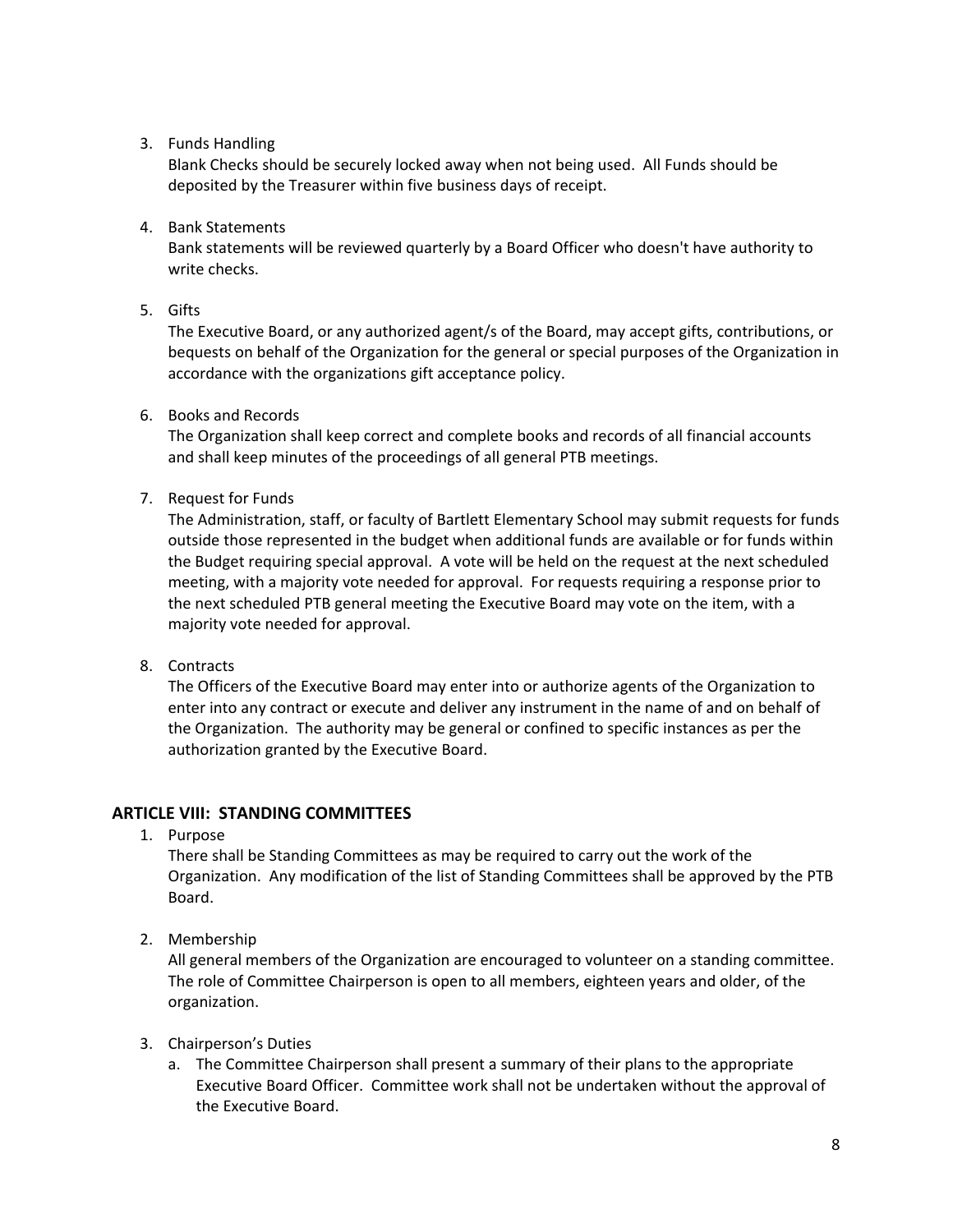- b. Is responsible for ensuring that all donations are counted, reported and delivered to the Treasurer. That the work of that committee turns in all receipts for reimbursement in a timely manner and all Committee members follow PTB Treasurer Guidelines.
- c. Upon their resignation as Chairperson, will serve one additional year as an advisor to the incoming Committee Chair, if possible.
- 4. Record‐Keeping

It is the responsibility of each committee to maintain a file that includes a list of duties performed during the year and any other useful paperwork or electronic data generated for the next school year. Each committee shall turn over this file any other committee materials to the appropriate Executive Board Officer at the conclusion of the event.

5. Materials Distribution

Any printed material distributed by a committee must be in compliance with all District and school regulations.

## **ARTICLE IX: AD‐HOC & ADVISORY COMMITTEES**

1. Establishment

Ad-hoc or Advisor committees shall be created by the PTB Board as may be required to promote the objectives and interests of the Organization. These committees shall be dissolved when their functions have been fulfilled.

- 2. Chairperson The chairpersons of all ad‐hoc committees shall be appointed by the President.
- 3. Size, Duration, and Responsibilities

The size, duration, and responsibilities of such boards and committees shall be established by a majority vote of the PTB Board.

## **ARTICLE X: INDEMNIFICATION OF OFFICERS AND COMMITTEE MEMBERS**

1. Direct Indemnification

To the full extent specifically authorized by and in accordance with the procedure prescribed in, Section 108.75 of the General Non For Profit Corporation Act of Illinois (or the corresponding provisions of any future statute applicable to corporations organized under that Act), the Organization shall indemnify any and all of its officers and committee members for expenses paid in connection with legal proceedings (whether threatened, pending , or complete) in which any such persons becomes involved by means of their service for or at the request of the Organization.

2. Insurance

The Organization will maintain insurance (inclusive of bond and liability) and a Federal Employee Identification Number (FEIN), and will keep it on record with BES.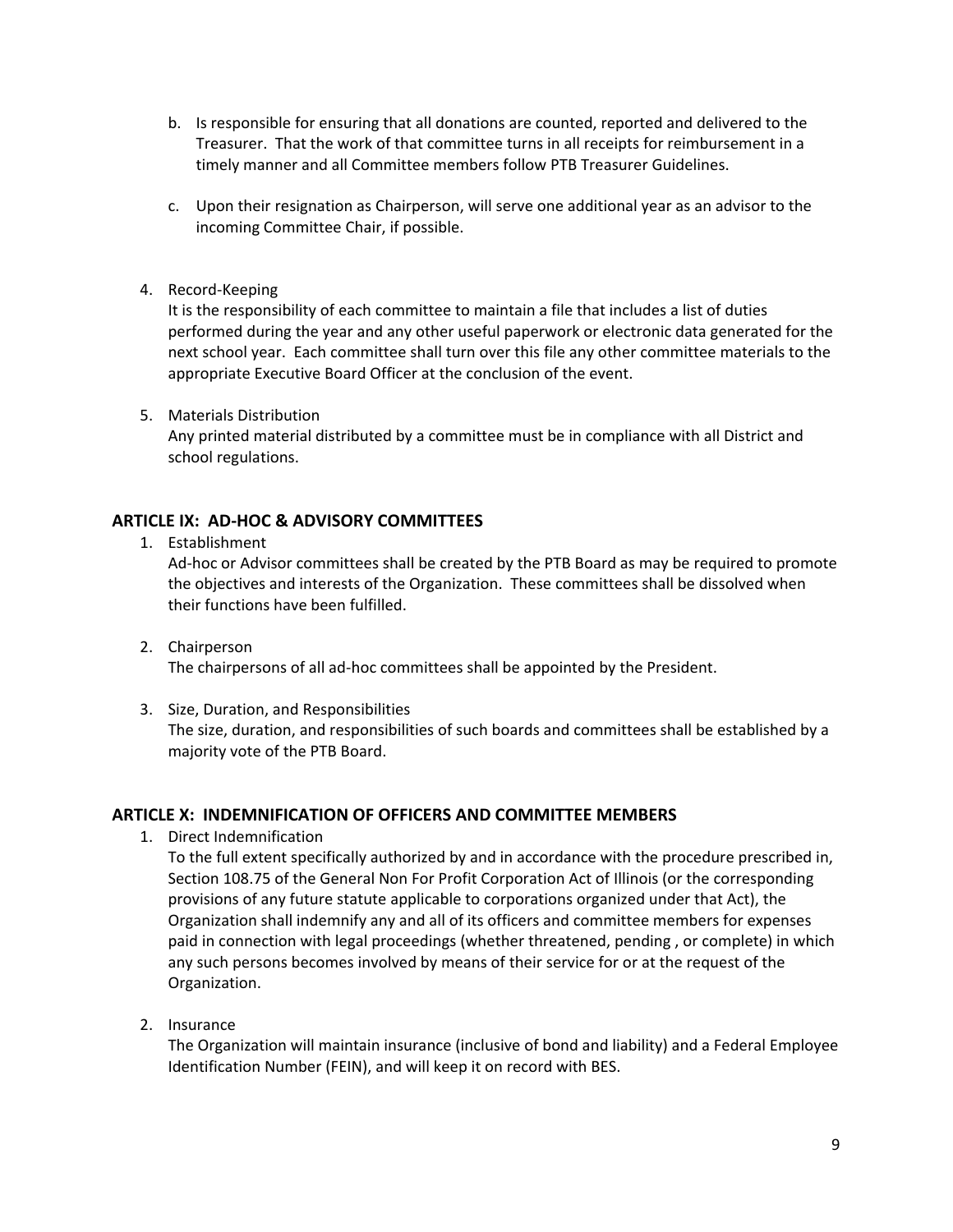#### **ARTICLE XI: AMENDMENT OF BY‐LAWS AND PROCEDURAL DOCUMENTS**

- 1. Reviewing By‐Laws By-Laws shall be reviewed and dated at least every three years.
- 2. Amending By‐Laws

These By-Laws may be amended as needed at any PTB general meeting of the Organization by a two-thirds vote of the MVPs present and any proxy votes received prior to the PTB general meeting. Written notice of the proposed amendment shall be given at least seven days prior to the meeting.

3. Revision of By‐Laws

A committee may be appointed to submit a revised set of By‐Laws as a substitute for the existing By-Laws. Revised By-Laws shall be accepted by a majority vote of the MVPS present and any proxy votes received prior to the PTB general meeting. Written notice of the revised By‐ Laws shall be given at least seven days prior to the meeting.

4. Amending Procedural Documents Any supplemental procedural documental used to govern activities of the Organization may be amended as needed by a two‐thirds vote of the Executive Board.

#### **Article XII: DISSOLUTION**

In the event of dissolution of the Organization:

- a. The organization will make provisions for payment of all of the liabilities of the organization, including the return of any borrowed assets.
- b. All remaining assets and funds with be handed over to Bartlett Elementary School.

## **Article XIII: Parliamentary Authority**

Robert's Rules of Order Newly Revised shall be used by the Organization as rules of order in all matters not already covered by these By‐Laws.

## **Addendum I Gift Acceptance Policy**

#### **Purpose**

This policy serves as a guideline for PTB Officers of the Board, members, MVPs, volunteers, and outside advisors' who assist in the gift planning and solicitation process, and prospective donors who wish to make gifts to The Organization of unrestricted, restricted and endowment funds. The Organization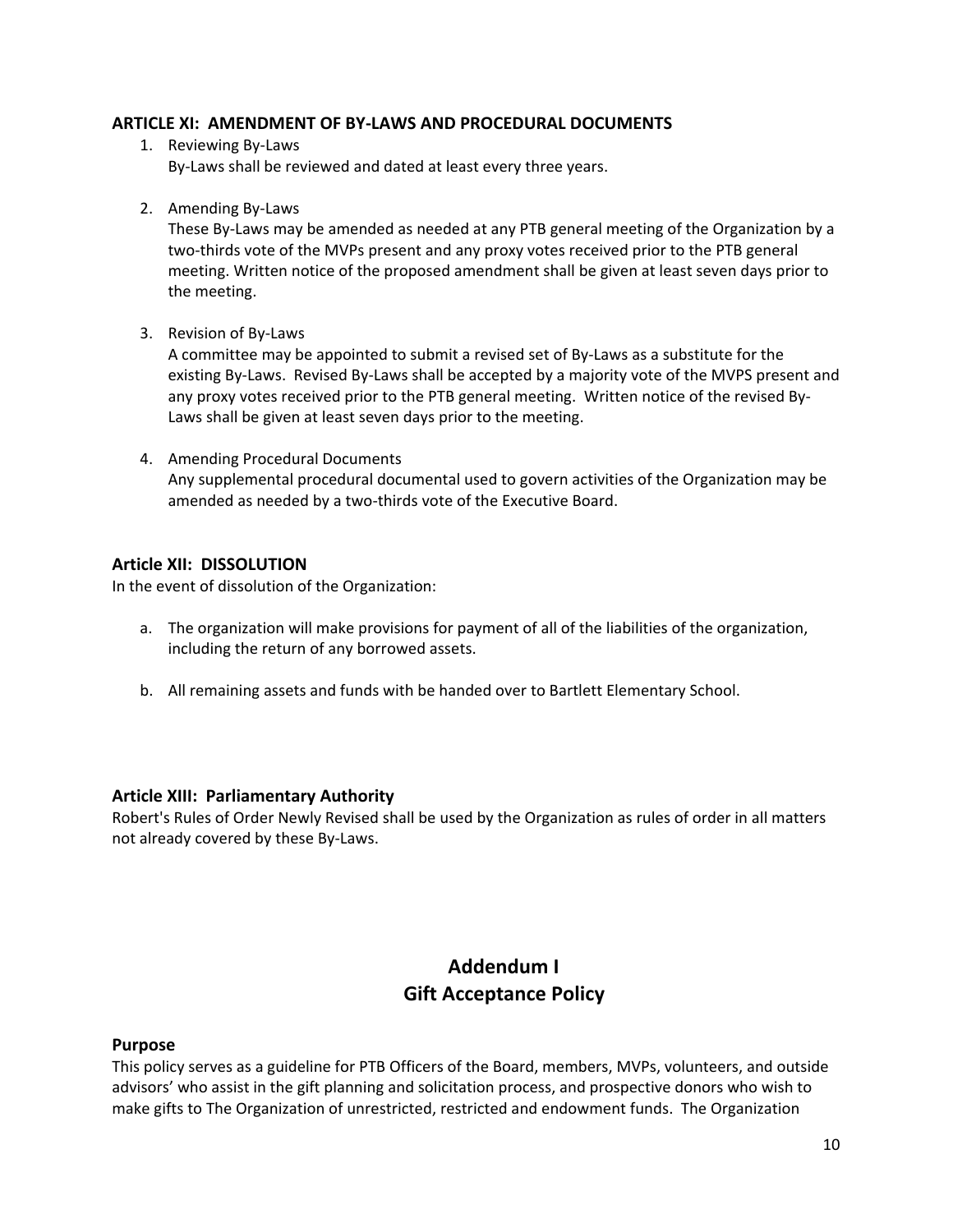actively solicits gifts and grants to further the mission of the PTB. As gifts can encourage others to give or do the opposite, this gift acceptance policy is intended only as a guide and allows for flexibility on a case‐by‐case basis.

#### **Guidelines**

The following guidelines should be followed in all circumstances of gift acceptance by any authorized representative of the organization:

- a. The Executive Board, or any authorized agent/s of the Board, may accept gifts, contributions, or bequests on behalf of the Organization for the general or special purposes of the Organization.
- b. The President or the  $1<sup>st</sup>$  Vice President may establish a Gift Review Committee responsible for recommending whether or not The Organization should accept proposed gifts. The Committee shall consist of no less than two officers of the Board and two MVPs. The Chairperson of the Committee shall have the authority to appoint other volunteers or employees of BES or District U-46, on an ad hoc basis, who have special expertise that may be needed in order to make a decision on a specific gift.
- c. The Gift Review Committee may consider each gift according to its intended use, restrictions, liabilities and financial impact on the Organization or the school, now and in the future. Only gifts, bequests, devises, endowments, trusts and similar funds that are designated for the use of the Organization consistent with the stated goals and mission of the PTB will be considered for acceptance.
- d. Gifts that have the potential of jeopardizing the tax‐exempt status or violating The Organization's policies, local, state or federal laws will not be accepted.

## **Types of Gifts**

- 1. Cash
	- a. The Organization, regardless of amount, shall accept all gifts by cash, credit card, or check that are in accordance with the Gift Acceptance Guidelines.
	- b. Checks shall be made payable to the Bartlett PTB, unless otherwise specified. In no event shall a check be made payable to an individual who represents the Organization.
- 2. Publicly Traded Securities
	- a. The Organization can accept readily marketable securities, such as those traded on a stock exchange.
	- b. Gift securities are likely to be sold immediately by the Organization.
	- c. For the Organization's gift crediting and accounting purposes, the value of the securities is the average of the high and low on the date of the gift, in accordance with IRS regulations.
- 3. Closely Held Securities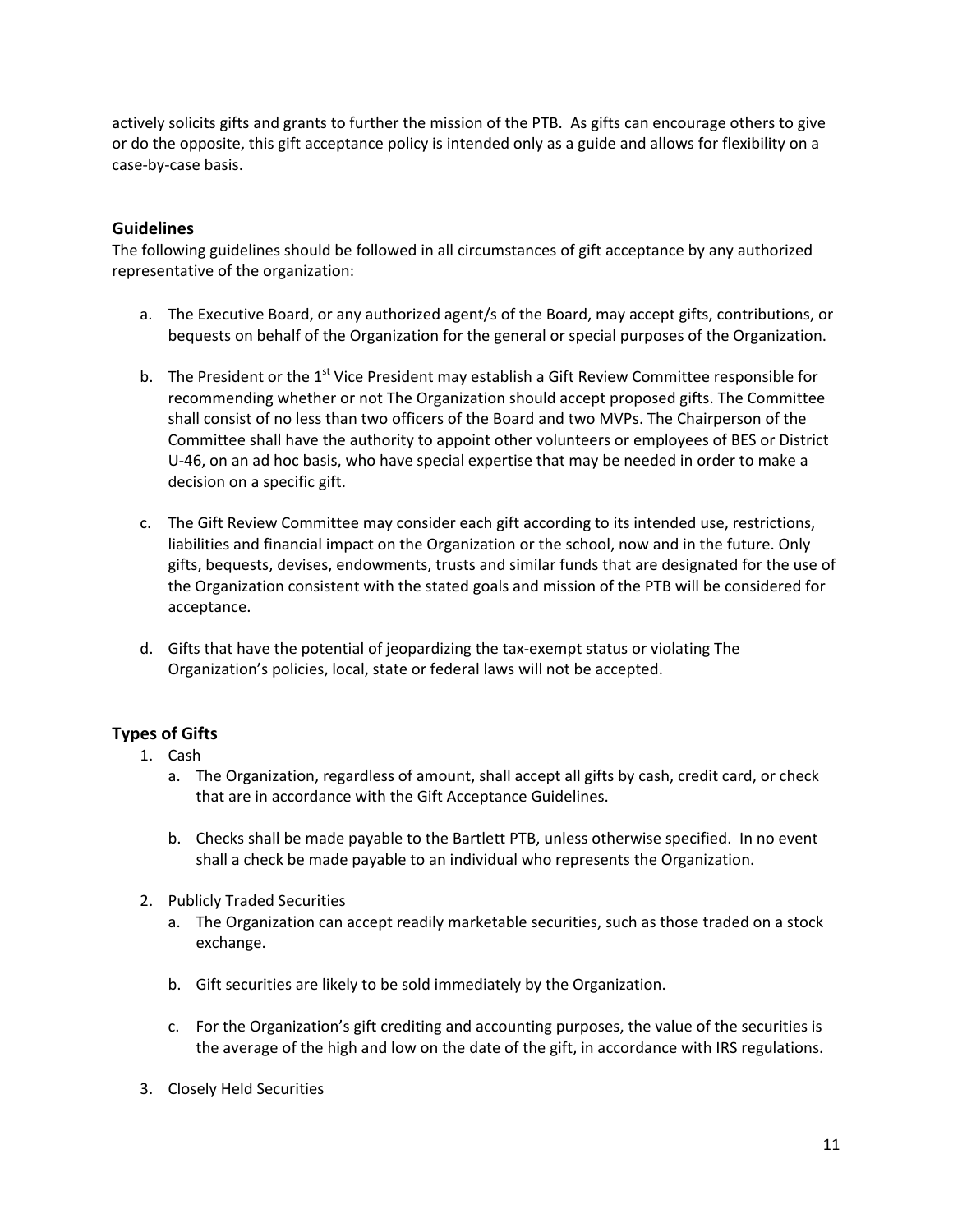- a. Gifts of closely held corporate stock would be carried on the Organization's books at \$1 in the absence of financial information that would enable determination of book value.
- b. Such securities will be carried at book value until audited financial statements are provided to the Organization so that book value can be substantiated, or the donor provides a qualified appraisal in compliance with IRS regulations.
- c. An appraisal of securities may be conducted under the direction of the Organization to determine both value and potential for sale.
- d. Gifts of securities that require a holding period will be accepted and sold when the holding period has expired.
- e. Gifts of securities that will not be accepted include: securities that are assessable or in any way could create a liability to the Organization; securities that, by their nature, may not be assigned (such as "S" corporation stock); securities that on investigation have no apparent value.
- 4. Real Estate
	- a. The Gifts Review Committee will review gifts of real estate.
	- b. The donor is responsible for obtaining an appraisal of the property, unless otherwise determined by the Organization.
	- c. A member of the Gifts Review Committee must conduct a visual inspection of the property. If the property is located in a geographically distant area, a local real estate broker may substitute for a member of the Committee in conducting the visual inspection. The Organization may also require an environmental site assessment including Title V status for possible contamination, (i.e., leaking underground storage tanks) or other restrictions (i.e., wetlands).
	- d. Due to the expenses associated with gifts of real estate, only gifts valued in excess of \$10,000 will be accepted.
	- e. Prior to presentation to the Organization's Board, the donor must provide the following documents: real estate deed; real estate tax bill; plot plan; substantiation of zoning status; environmental site assessment.
	- f. If the donor is giving a life estate gift, the donor may be asked to pay for all or a portion of the following: maintenance cost; real estate taxes; insurance; real estate broker's commission and other costs of sale; appraisal costs.
	- g. If the real estate is an outright gift, the Organization will pay for these costs.
	- h. For the Organization's gift crediting and accounting purposes, the value of the gift is the appraised value of the real estate, excluding any costs to the Organization for insurance, real estate taxes, broker's commission, or other expenses of the sale.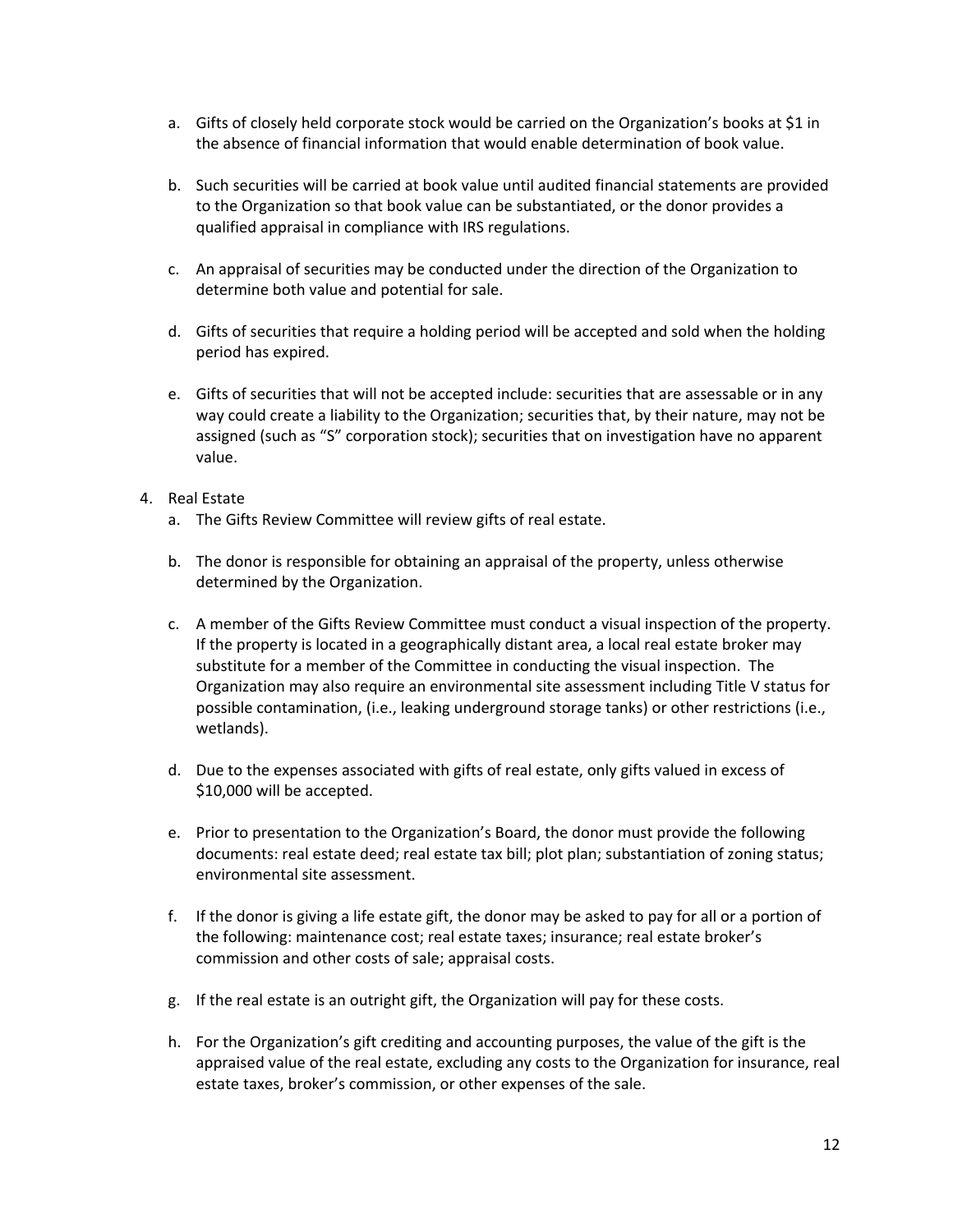- i. Properties with mortgages will be considered on a case‐by‐case basis. Consideration may include an independent appraisal and the mortgage percentage of property value.
- j. All gifts of real estate approved by the Gifts Review Committee must then be presented for a vote at a PTB general meeting and approved by majority vote. If the real estate is to be given over to BES then it must also have the approval of the District and school administration prior to acceptance.
- 5. Life Insurance
	- a. The Organization will accept gifts of life insurance policies only when The Organization is named as the owner and beneficiary of 100% of the policy.
	- b. If the policy is paid-up, the value of the gift for the Organization's gift crediting and accounting purposes is the policy's replacement costs.
	- c. If the policy is partially paid up, the value of the gift for the Organization's gift crediting and accounting purposes is the policy's cash surrender value.
- 6. Tangible Personal Property
	- a. Gifts of tangible personal property to the Organization should have a use related to the Organization's exempt purpose.
	- b. Gifts of jewelry, artwork, collections, equipment, and software shall be accepted with approval by the Organization. Other matters that will be taken into consideration by the Organization before deciding on acceptable gifts of personal property include: transportation cost; storage cost; cost of selling; cost of maintenance and repairs; location of property; cost of insurance.
	- c. Such gifts of tangible personal property defined above shall be used by or sold for the benefit of the Organization or school.
	- d. Depending upon the anticipated value of the gift, the Organization shall have a qualified outside appraiser value the gift before accepting it.
	- e. The Organization adheres to all IRS requirements for disposing gifts of tangible personal property and filing appropriate forms.
- 7. Planned Gifts and Memorials
	- a. The Board and volunteers shall encourage assets transferred through bequests that have immediate value to the Organization, or that can be liquidated. Gifts that appear to require more cost than benefit shall be discouraged or rejected.
	- b. The Foundation may accept and administer bequests and memorials designated for specific purposes.
	- c. If the memorial will result in a permanent fixture on school or District property then District and school administration approval would be required prior to acceptance.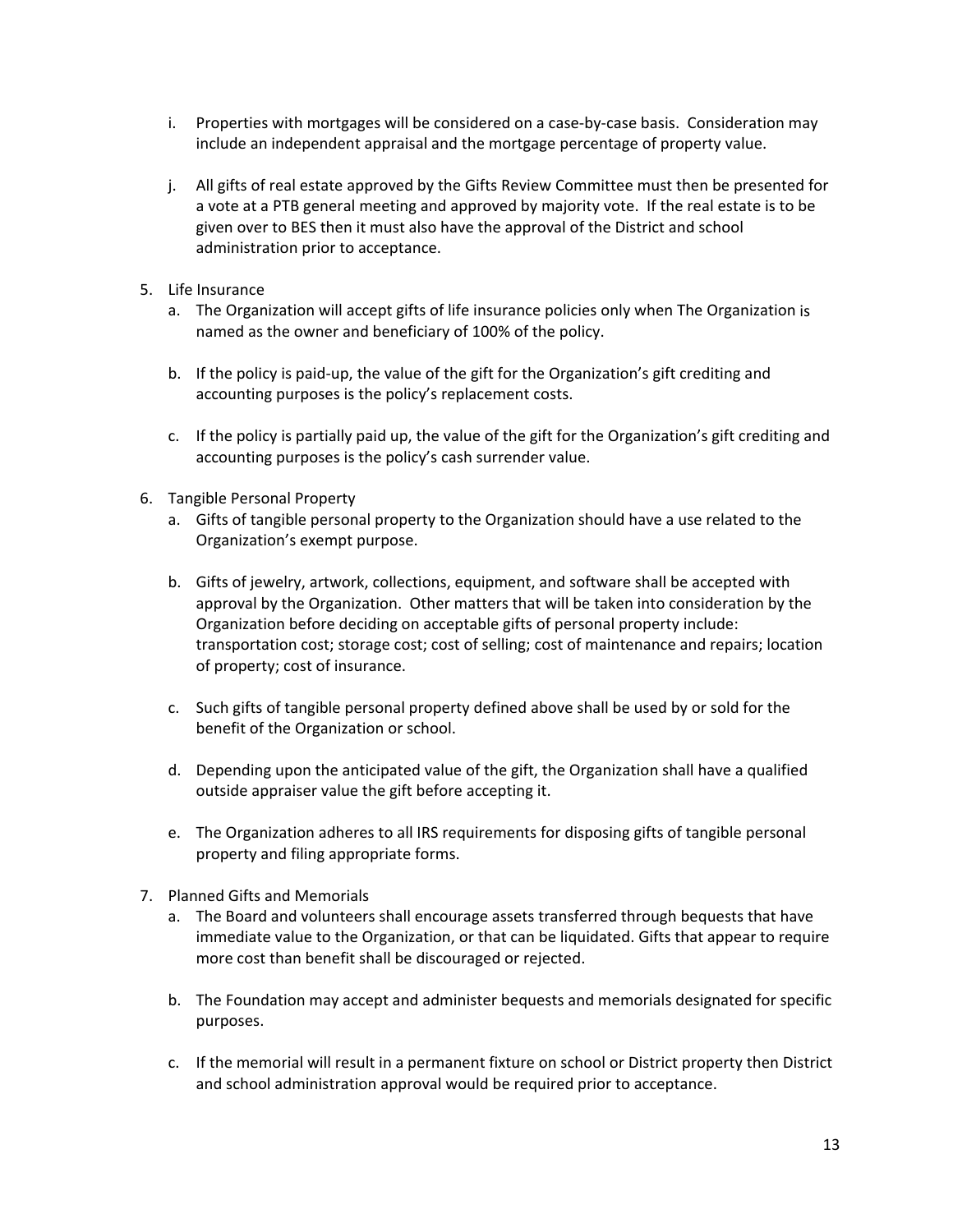## **Addendum II Whistleblower Protection Policy**

#### **Purpose**

The PTB requires Officers of the Board, Chairpersons, members, MVPs, and volunteers, to observe high standards of business and personal ethics in the conduct of their duties and responsibilities. As members and representatives of the PTB, we must practice honesty and integrity in fulfilling our responsibilities and comply with all applicable laws and regulations.

#### **Reporting Responsibility**

This Whistleblower Policy is intended to encourage and enable members and volunteers to raise serious concerns internally so that this organization can address and correct inappropriate conduct and actions. It is the responsibility of all Board Officers, members, and volunteers to report concerns about violations of this organization's code of ethics or suspected violations of law or regulations that govern this organization's operations.

#### **No Retaliation**

It is contrary to the values of this organization for anyone to retaliate against any Board Officers, Chairpersons, members, and volunteers who in good faith reports an ethics violation, or a suspected violation of law, such as a complaint of discrimination, or suspected fraud, or suspected violation of any regulation governing the operations of the Organization. Any member who retaliates against someone who has reported a violation in good faith is subject to discipline up to and including termination of membership.

#### **Reporting Procedure**

The PTB has an open door policy and suggests that members share their questions, concerns, suggestions or complaints with your Committee Chairperson. If you are not comfortable speaking with your Chairperson or you are not satisfied with your Chairperson's response, you are encouraged to speak with an Executive Board Officer. Chairpersons and Officers are required to report complaints or concerns about suspected ethical and legal violations in writing to the PTB's President, who has the responsibility to investigate all reported complaints. Members with concerns or complaints may also submit their concerns in writing directly to their Chairperson or an Officer of the Board or the organization's Compliance Officer, the President.

#### **Compliance Officer**

The PTB's President will act as the organization's Compliance Officer and is responsible for ensuring that all complaints about unethical or illegal conduct are investigated and resolved. The Compliance Officer will advise the Board of all complaints and their resolution and will report at least annually to Audit Committee on compliance activity relating to accounting or alleged financial improprieties.

#### **Accounting and Auditing Matters**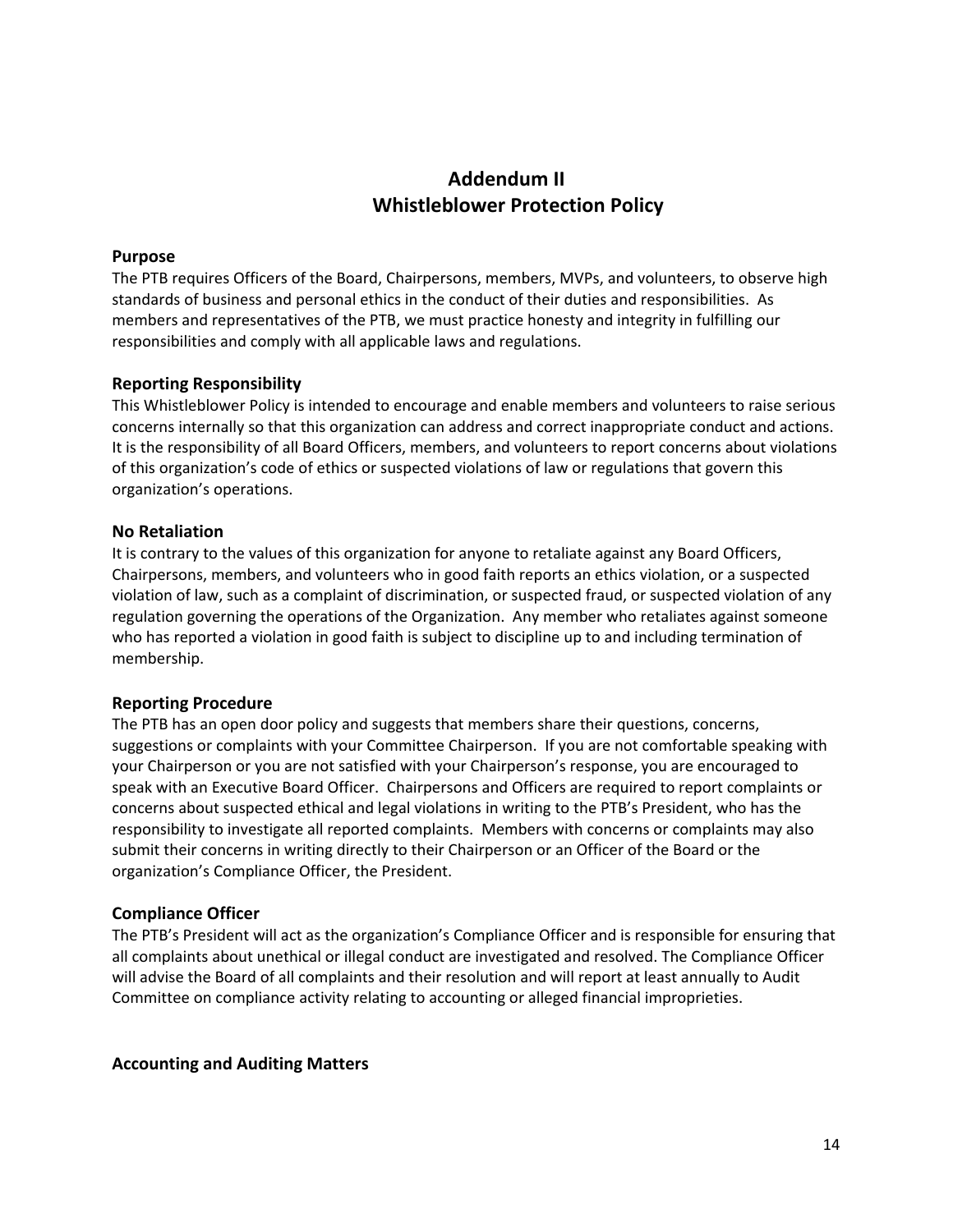The Compliance Officer shall immediately notify the Audit Committee of any concerns or complaint regarding corporate accounting practices, internal controls or auditing and work with the committee until the matter is resolved.

#### **Acting in Good Faith**

Anyone filing a written complaint concerning a violation or suspected violation must be acting in good faith and have reasonable grounds for believing the information disclosed indicates a violation. Any allegations that prove not to be substantiated and which prove to have been made maliciously or knowingly to be false will be viewed as conduct unbecoming the PTB and is grounds for membership termination.

## **Confidentiality**

Violations or suspected violations may be submitted on a confidential basis by the complainant. Reports of violations or suspected violations will be kept confidential to the extent possible, consistent with the need to conduct an adequate investigation.

#### **Handling of Reported Violations**

The PTB's President will notify the person who submitted a complaint and acknowledge receipt of the reported violation or suspected violation. All reports will be promptly investigated and appropriate corrective action will be taken if warranted by the investigation.

## **Addendum III Conflict of Interest**

#### **Purpose**

The purpose of the conflict of interest policy is to protect the PTB's interest when it is contemplating entering into a transaction or arrangement that might benefit the private interest of an officer of the Organization or might result in a possible excess benefit transaction. This policy is intended to supplement but not replace any applicable state and federal laws governing conflict of interest applicable to nonprofit and charitable organizations.

## **Definitions**

1. Interested Person

For purposes of this provision, the term "interest" shall include personal interest, interest as officer, member, of any concern and having an immediate family member who holds such an interest in any concern.

2. Concern

The term "concern" shall mean any corporation, association, trust, partnership, limited liability entity, firm, person or other entity other than the organization.

3. Financial Interest

A person has a financial interest if the person has, directly or indirectly, through business, investment, or family: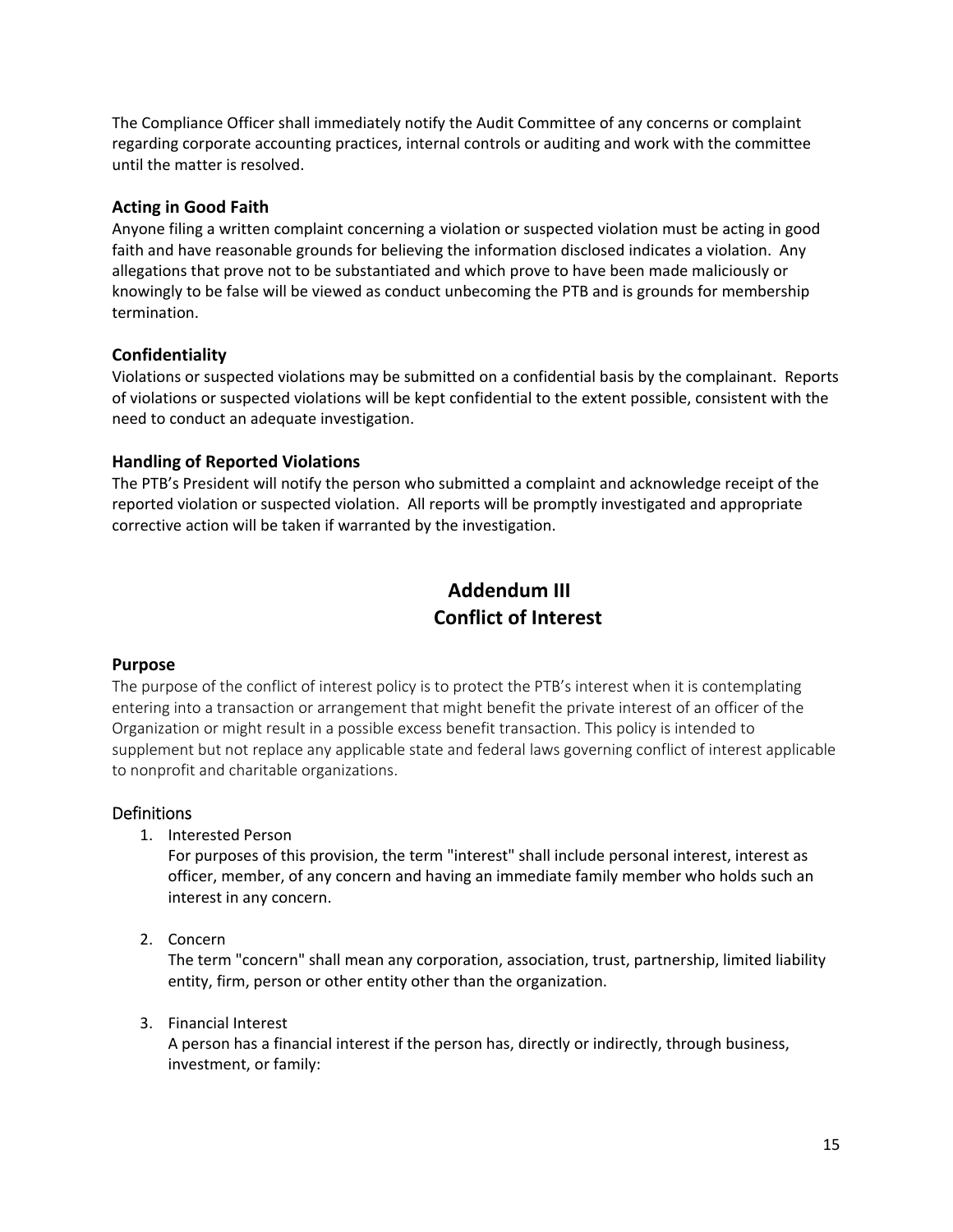- a. An ownership or investment interest in any entity with which the Organization has a transaction or arrangement,
- b. A compensation arrangement with the Organization or with any entity or individual with which the Organization has a transaction or arrangement, or
- c. A potential ownership or investment interest in, or compensation arrangement with, any entity or individual with which the Organization is negotiating a transaction or arrangement.

#### 4. Compensation

Compensation includes direct and indirect remuneration as well as gifts or favors that are not insubstantial.

#### **Procedures**

1. Duty to Disclose

In connection with any actual or possible conflict of interest, an interested person must disclose the existence of the financial interest and be given the opportunity to disclose all material facts to the Executive Board Officers and members of committees with governing Board delegated powers considering the proposed transaction or arrangement.

2. Determining Whether a Conflict of Interest Exists

A financial interest is not necessarily a conflict of interest. A person who has a financial interest may have a conflict of interest only if the appropriate governing board or committee decides that a conflict of interest exists. After disclosure of the financial interest and all material facts, and after any discussion with the interested person, he/she shall leave the governing board or committee meeting while the determination of a conflict of interest is discussed and voted upon. The remaining Board Officers or committee members shall decide if a conflict of interest exists.

## 3. Addressing the Conflict of Interest

No Officer of the Organization shall be disqualified from holding any office in the organization by reason of any interest in any concern. An Officer of the Organization shall not be disqualified from dealing, either as vendor, purchaser or otherwise, or contracting or entering into any other transaction with the Organization or with any entity of which the Organization is an affiliate. No transaction of the Organization shall be voidable by reason of the fact that any Officer of the organization has an interest in the concern with which such transaction is entered into, provided:

- a. The interest of such Officer is fully disclosed to the Executive Board.
- b. Such transaction is duly approved by the Executive Board not so interested or connected as being in the best interests of the Organization.
- c. Payments to the interested Officer are reasonable and do not exceed fair market value.
- d. No interested Officer may vote or lobby on the matter or be counted in determining the existence of a quorum at the meeting at which such transaction may be authorized.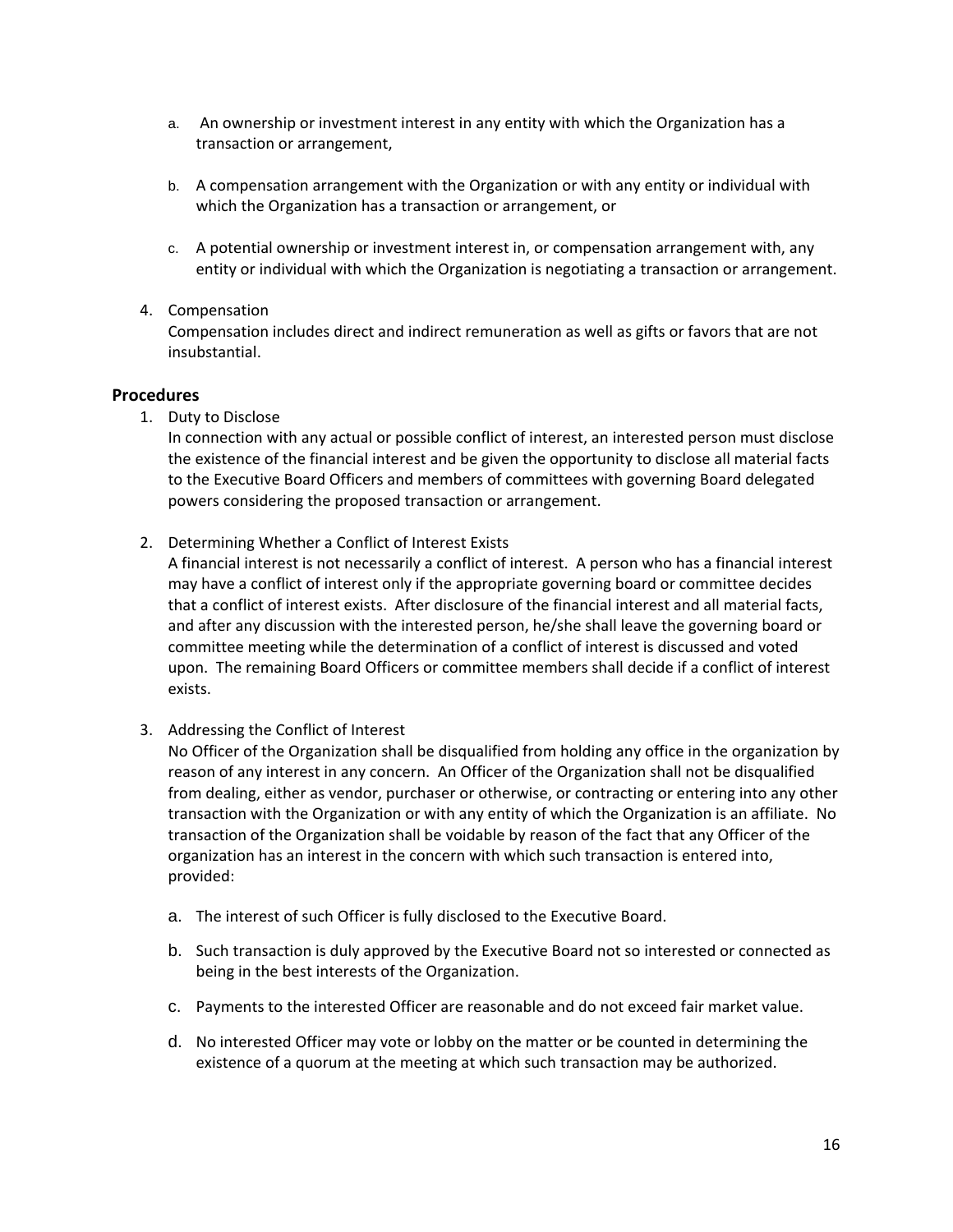The minutes of meetings at which such votes are taken shall record such disclosure, abstention, and rationale for approval.

## **Addendum IV Record Retention Policy**

The PTB takes seriously its obligations to preserve information relating to litigation, audits, and investigations.

The information listed in the retention schedule below is intended as a guideline and may not contain all the records the Organization may be required to keep in the future. Questions regarding the retention of documents not listed in this chart should be directed to the President.

From time to time, the President may issue a notice, known as a "legal hold," suspending the destruction of records due to pending, threatened, or otherwise reasonably foreseeable litigation, audits, government investigations, or similar proceedings. No records specified in any legal hold may be destroyed, even if the scheduled destruction date has passed, until the legal hold is withdrawn in writing by the President.

| <b>File Category</b>                          | <b>Items</b>                                              | <b>Retention Period</b> |
|-----------------------------------------------|-----------------------------------------------------------|-------------------------|
| <b>Corporate Records</b>                      | Bylaws & Articles of Incorporation                        | Permanent               |
|                                               | <b>Board &amp; Committee Meeting</b><br>Agendas & Minutes | Permanent               |
|                                               | <b>Corporate Resolutions</b>                              | Permanent               |
| <b>Finance &amp;</b><br><b>Administration</b> | <b>Financial Statements</b>                               | 7 years                 |
|                                               | Auditor Management Letters                                | 7 years                 |
|                                               | Check Register & Checks                                   | 7 years                 |
|                                               | <b>Bank Deposits &amp; Statements</b>                     | 7 years                 |
|                                               | <b>Chart of Accounts</b>                                  | 7 years                 |
|                                               | General Ledgers & Journals                                | 7 years                 |
|                                               | <b>Bank Reconciliations</b>                               | 7 years                 |
|                                               | <b>Investment Reports</b>                                 | 7 years                 |
|                                               | Correspondence General                                    | 2 Years                 |
| <b>Insurance</b>                              | Policies                                                  | 7 years                 |
|                                               | Claims-made                                               | 7 years                 |
|                                               | <b>Claims After Settlement</b>                            | 7 years                 |
| <b>Real Estate</b>                            | Deeds                                                     | Permanent               |
|                                               | Leases                                                    | 7 years                 |
|                                               | Mortgages                                                 | 7 years                 |